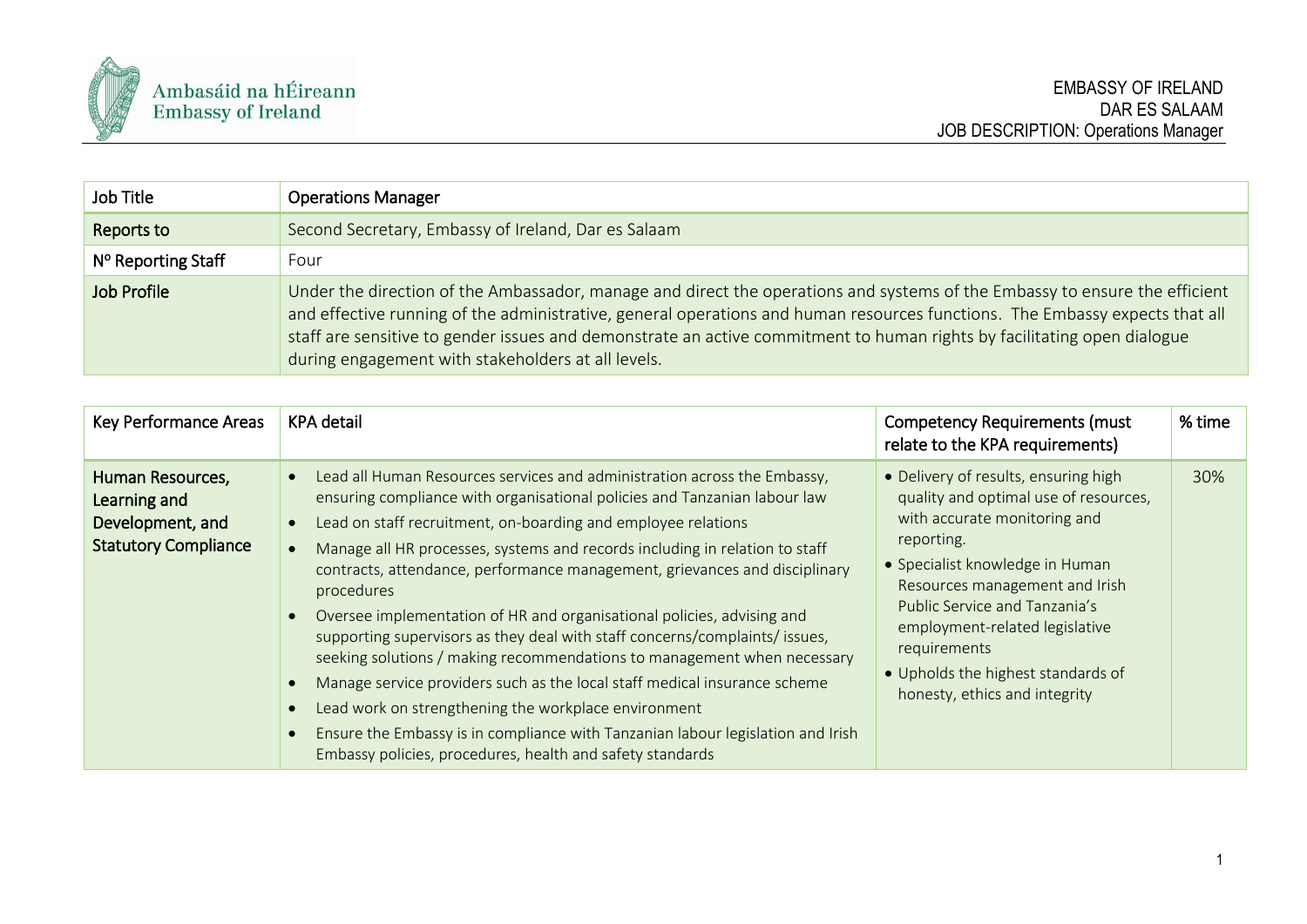

| Key Performance Areas                           | <b>KPA</b> detail<br><b>Competency Requirements (must</b><br>relate to the KPA requirements)                                                                                                                                                                                                                                                                                                                                                                                                                                                                                                                                                                                                                                                                                                                                                                                                                                                                                                                                                                                                                                                                                                                                 |                                                                                                                                                                                                                                                                                                                                                                                                                                                                                                                                                                                                                                                                                                                                                                                      |     |
|-------------------------------------------------|------------------------------------------------------------------------------------------------------------------------------------------------------------------------------------------------------------------------------------------------------------------------------------------------------------------------------------------------------------------------------------------------------------------------------------------------------------------------------------------------------------------------------------------------------------------------------------------------------------------------------------------------------------------------------------------------------------------------------------------------------------------------------------------------------------------------------------------------------------------------------------------------------------------------------------------------------------------------------------------------------------------------------------------------------------------------------------------------------------------------------------------------------------------------------------------------------------------------------|--------------------------------------------------------------------------------------------------------------------------------------------------------------------------------------------------------------------------------------------------------------------------------------------------------------------------------------------------------------------------------------------------------------------------------------------------------------------------------------------------------------------------------------------------------------------------------------------------------------------------------------------------------------------------------------------------------------------------------------------------------------------------------------|-----|
|                                                 | Lead on implementation of all Departmental initiatives to strengthen Human<br>$\bullet$<br>Resources, Learning and Development, and Statutory Compliance.                                                                                                                                                                                                                                                                                                                                                                                                                                                                                                                                                                                                                                                                                                                                                                                                                                                                                                                                                                                                                                                                    |                                                                                                                                                                                                                                                                                                                                                                                                                                                                                                                                                                                                                                                                                                                                                                                      |     |
| Administration and<br><b>General Management</b> | Oversee overall smooth running of Embassy operations and lead the<br>$\bullet$<br>administrative function to deliver on the objectives of the annual work plan<br>Manage all Embassy procurement, and ensure compliance with appropriate<br>$\bullet$<br>procedures and value for money<br>Manage and ensure maintenance of up to date systems and processes to<br>$\bullet$<br>ensure smooth Embassy functioning<br>Lead on the management and maintenance of Embassy properties, physical and<br>$\bullet$<br>fixed assets<br>Oversee the management of administration, IT and security services<br>$\bullet$<br>Provide support for other activities included in the Embassy Business Plan as<br>$\bullet$<br>requested<br>Support supervisors in management of junior and logistics staff<br>$\bullet$<br>Provide expert general management advice and input to the mission activities<br>$\bullet$<br>Participate in cross-Embassy workplace committees as required. Support<br>$\bullet$<br>operations staff to participate in and contribute to these committees<br>Lead on implementation of all Departmental initiatives to strengthen<br>$\bullet$<br>administration and general management systems and procedures | • Delivery of results, ensuring high<br>quality, optimal use of resources<br>• Specialist on-the-job capacity building<br>knowledge<br>• Communications skills, ensuring<br>information is provided clearly,<br>concisely and confidently when<br>speaking and in writing<br>• Specialist knowledge and expertise in<br>organisational administration and<br>management, budget management<br>and reporting, and risk management<br>• Has a clear understanding of the roles,<br>objectives and targets of self and<br>team and how they fit into the work<br>of the unit and Department and<br>effectively communicates this to<br>others<br>• Management and teamworking,<br>including coaching and support for<br>groups and individuals, identification<br>of development needs. | 25% |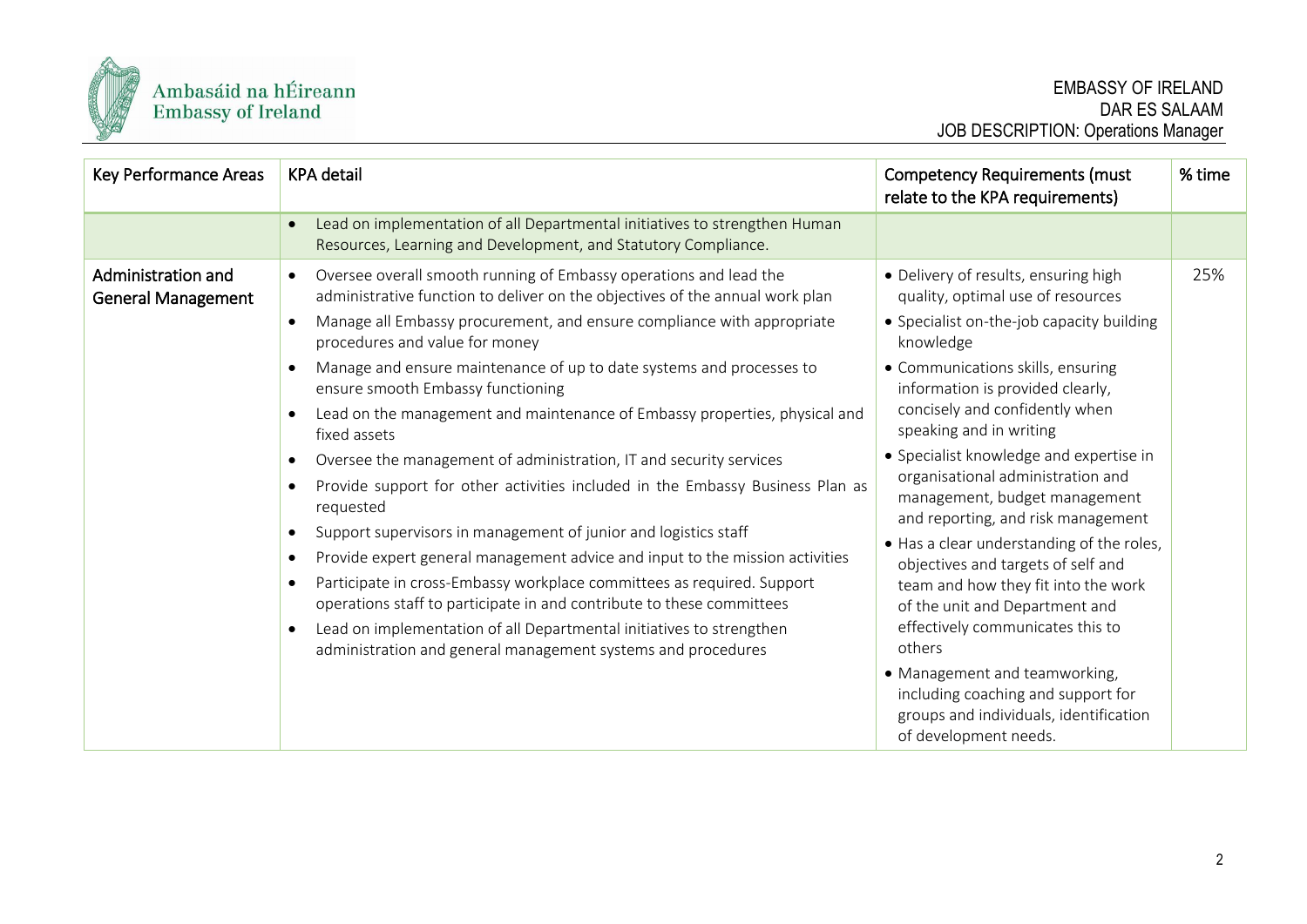

| Key Performance Areas                                                         | <b>KPA</b> detail                                                                                                                                                                                                                                                                                                                                                                                                                                                                                                                                                                                                                                                                                                                                                                                                                                                  | <b>Competency Requirements (must</b><br>relate to the KPA requirements)                                                                                                                                                                                                              | % time |
|-------------------------------------------------------------------------------|--------------------------------------------------------------------------------------------------------------------------------------------------------------------------------------------------------------------------------------------------------------------------------------------------------------------------------------------------------------------------------------------------------------------------------------------------------------------------------------------------------------------------------------------------------------------------------------------------------------------------------------------------------------------------------------------------------------------------------------------------------------------------------------------------------------------------------------------------------------------|--------------------------------------------------------------------------------------------------------------------------------------------------------------------------------------------------------------------------------------------------------------------------------------|--------|
|                                                                               |                                                                                                                                                                                                                                                                                                                                                                                                                                                                                                                                                                                                                                                                                                                                                                                                                                                                    | · Cultural, gender, religion, race,<br>nationality and age sensitivity and<br>adaptability.                                                                                                                                                                                          |        |
| Contribution to<br><b>Embassy Strategic</b><br>Planning and<br>Implementation | Participate in Strategic Planning review processes, and contribute relevant<br>$\bullet$<br>information, analyses and directions that advance Ireland's goals and values<br>Participate in the Embassy's Senior Management Team<br>$\bullet$<br>Ensure that the general operational management work of the Embassy is<br>$\bullet$<br>accurately represented and adequately resourced in the Strategy<br>Provide strategic/input and advice on general operations matters across the<br>$\bullet$<br>work of the Embassy and work within teams to ensure that their related<br>responsibilities are understood.<br>Provide accurate general operations information to inform strategy review and<br>$\bullet$<br>development<br>Lead on implementation of all Departmental initiatives to strengthen Embassy<br>$\bullet$<br>Strategic Planning and Implementation | • Has significant expertise in his/her<br>field that is recognised and utilised by<br>colleagues<br>• Analytical and conceptual thinking,<br>seeing relationships between issues<br>and identifying coherent solutions.                                                              | 25%    |
| Communications and<br>teamwork                                                | Communicate general operations requirements to all relevant internal and<br>$\bullet$<br>external stakeholders as required, ensuring that the material is user friendly<br>Maintain links with other Missions to identify potential areas for collaboration,<br>$\bullet$<br>sharing the experiences of best practice with colleagues across the continent<br>Participate in Embassy staff meetings and undertake delegated roles and<br>$\bullet$<br>responsibilities<br>Report to line management as required<br>$\bullet$<br>Participate constructively in performance review processes<br>$\bullet$                                                                                                                                                                                                                                                            | • Communications skills, ensuring<br>information is provided clearly,<br>concisely and confidently when<br>speaking and in writing.<br>• Excellent interpersonal<br>communications, ensuring<br>responsiveness, diplomacy, tact,<br>courtesy and respect for others at all<br>times. | 20%    |